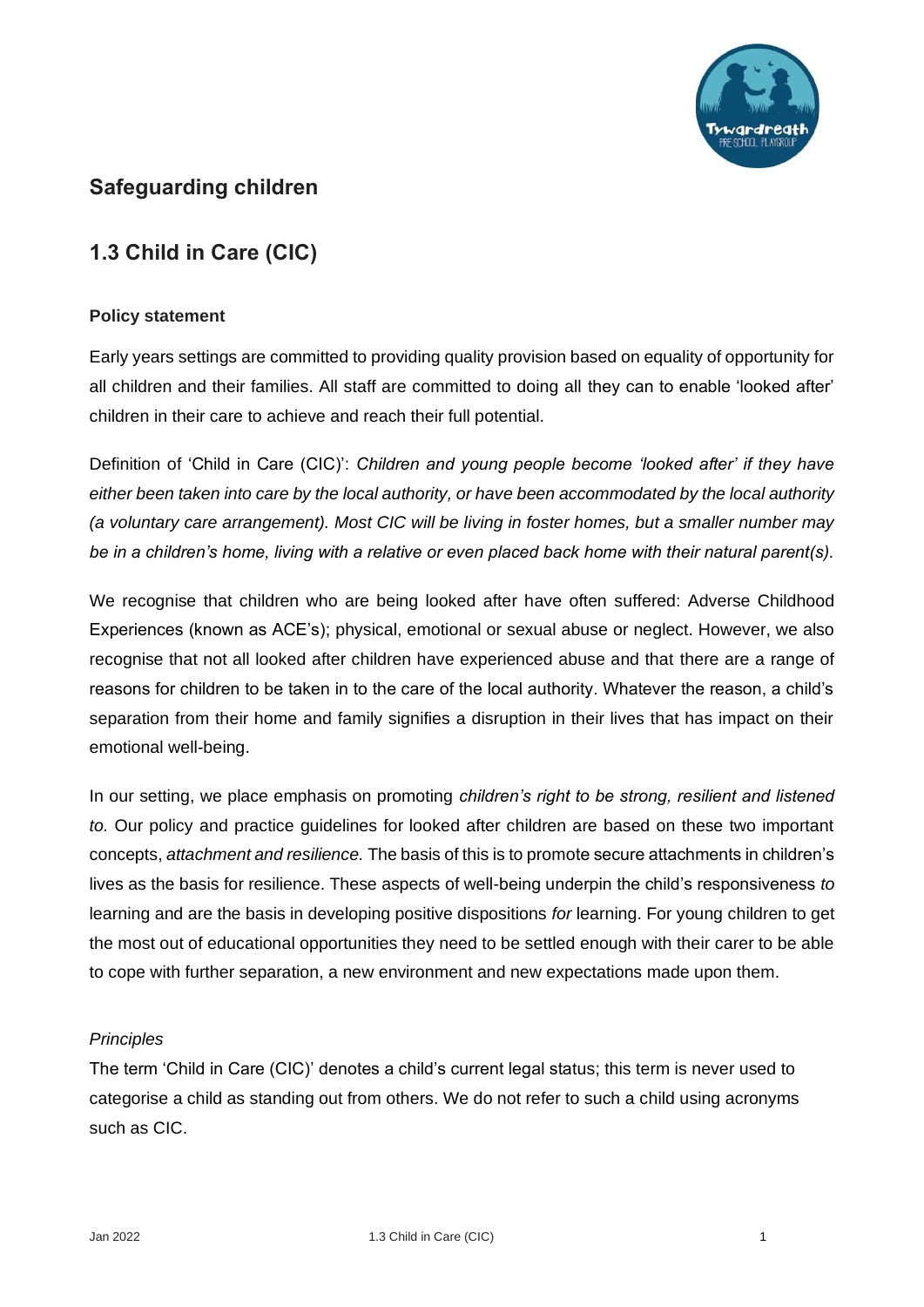

We do not offer placements for babies and children under two years who are in care; we offer instead other services to enable a child to play and engage with other children where their carer stays with the child.

We offer places to two-year-old children who are in care.

We offer places for funded three and four-year-olds who are in care to ensure they receive their entitlement to early education. We expect that a child will have been with a foster carer for a minimum of one month and has formed a secure attachment to the carer. We expect that the placement in the setting will last a minimum of six weeks.

We offer 'stay and play' provision for a child who is two to five years old who is still settling with their foster carer, or who is only temporarily being looked after.

Where a child who normally attends our setting is taken into care and is cared for by a local foster carer we will continue to offer the placement for the child.

### **Procedures**

The designated person for Child in Care is Tracey Lewarne, our Safeguarding lead, who can be contacted at the pre-school or telephoned on 01726 813 356 or tywplaygroup@yahoo.co.uk

Every child is allocated a key person before they start, and this is no different for a Child in Care. The designated person ensures the key person has the information, support and training necessary to meet the Child in Care needs.

The standard consent forms that are completed for all children on their entry will need to be signed by the child's social worker, as the local authority has legal responsibility for the child.

The designated person and the key person liaise with agencies, professionals and practitioners involved with the child and his or her family and ensures appropriate information is gained and shared.

The setting recognises the role of the local authority social care department as the child's 'corporate parent' and the key agency in determining what takes place with the child. Nothing changes, especially with regard to the birth parent's or foster carer's role in relation to the setting without prior discussion and agreement with the child's social worker.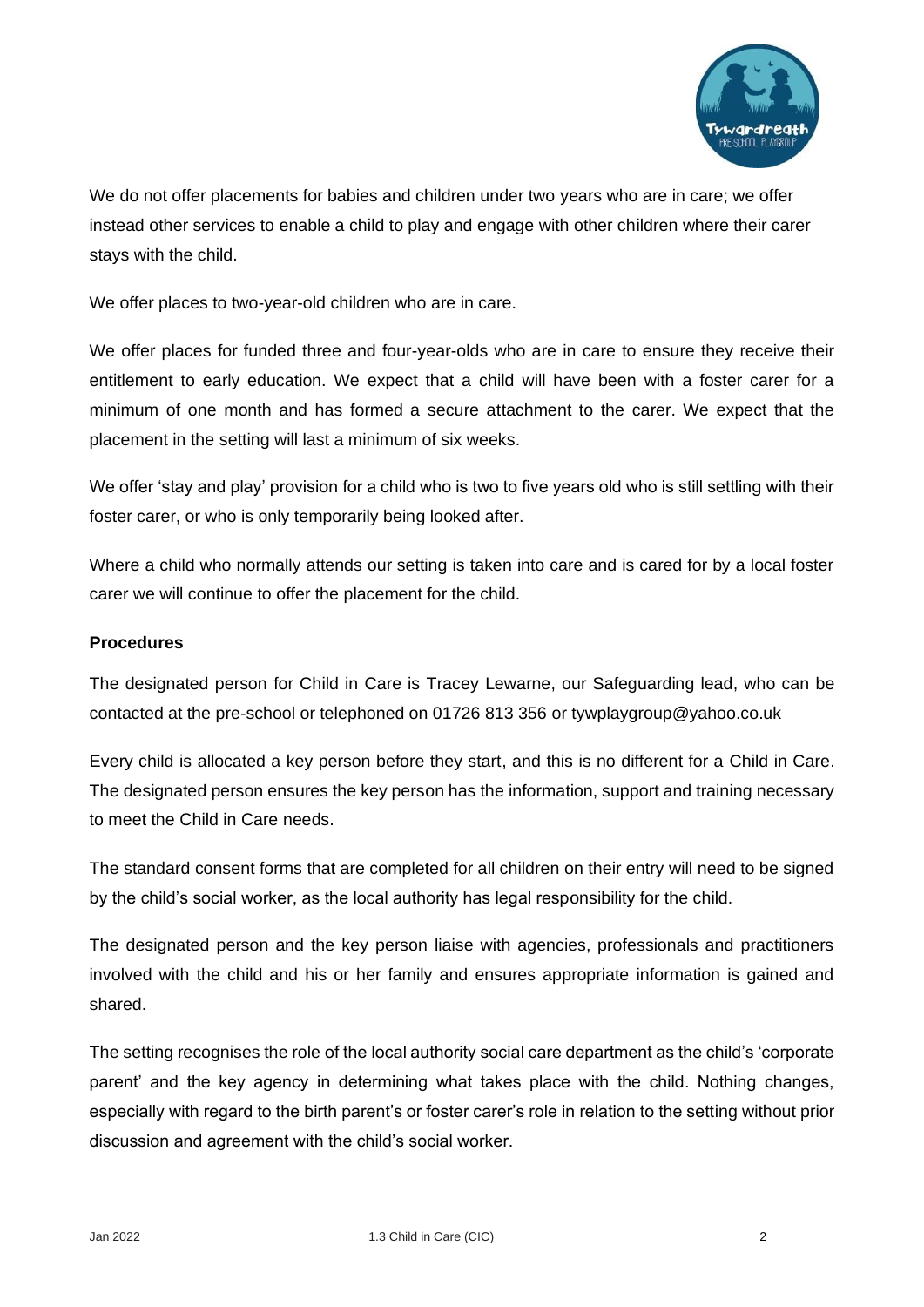

At the start of a placement there is a professionals meeting that will determine the objectives of the placement and draw up a care plan that incorporates and the child's learning needs. This plan is reviewed after two weeks, six weeks and three months. Thereafter at three to six monthly intervals.

The care plan needs to consider such issues for the child as:

- the child's emotional needs and how they are to be met:
- how any emotional issues and problems that affect behaviour are to be managed;
- the child's sense of self, culture, language/s and identity how this is to be supported;
- the child's need for sociability and friendship;
- the child's interests and abilities and possible learning journey pathway; and
- how any special needs will be supported.

In addition, the care plan will also consider:

- how information will be shared with the foster carer and local authority (as the 'corporate parent') as well as what information is shared with whom and how it will be recorded and stored;
- what contact the child has with his/her birth parent(s) and what arrangements will be in place for supervised contact. If this is to be the setting, when, where and what form the contact will take will be discussed and agreed;
- what written reporting is required;
- wherever possible, and where the plan is for the child's return home, the birth parent(s) should be involved in planning; and
- with the social worker's agreement, and as part of the plan, the birth parent(s) should be involved in the setting's activities that include parents, such as outings, fun-days etc., alongside the foster carer.

The settling-in process for the child is agreed. It should be the same as for any other child, with the foster carer taking the place of the parent, unless otherwise agreed. It is even more important that the 'proximity' stage is followed until it is visible that the child has formed a relationship with his or her key person sufficient to act as a 'secure base' to allow the gradual separation from the foster carer. This process may take longer in some cases, so time needs to be allowed for it to take place without causing further distress or anxiety to the child.

In the first two weeks after settling-in, the child's well-being is the focus of observation, their sociability and their ability to manage their feelings with or without support.